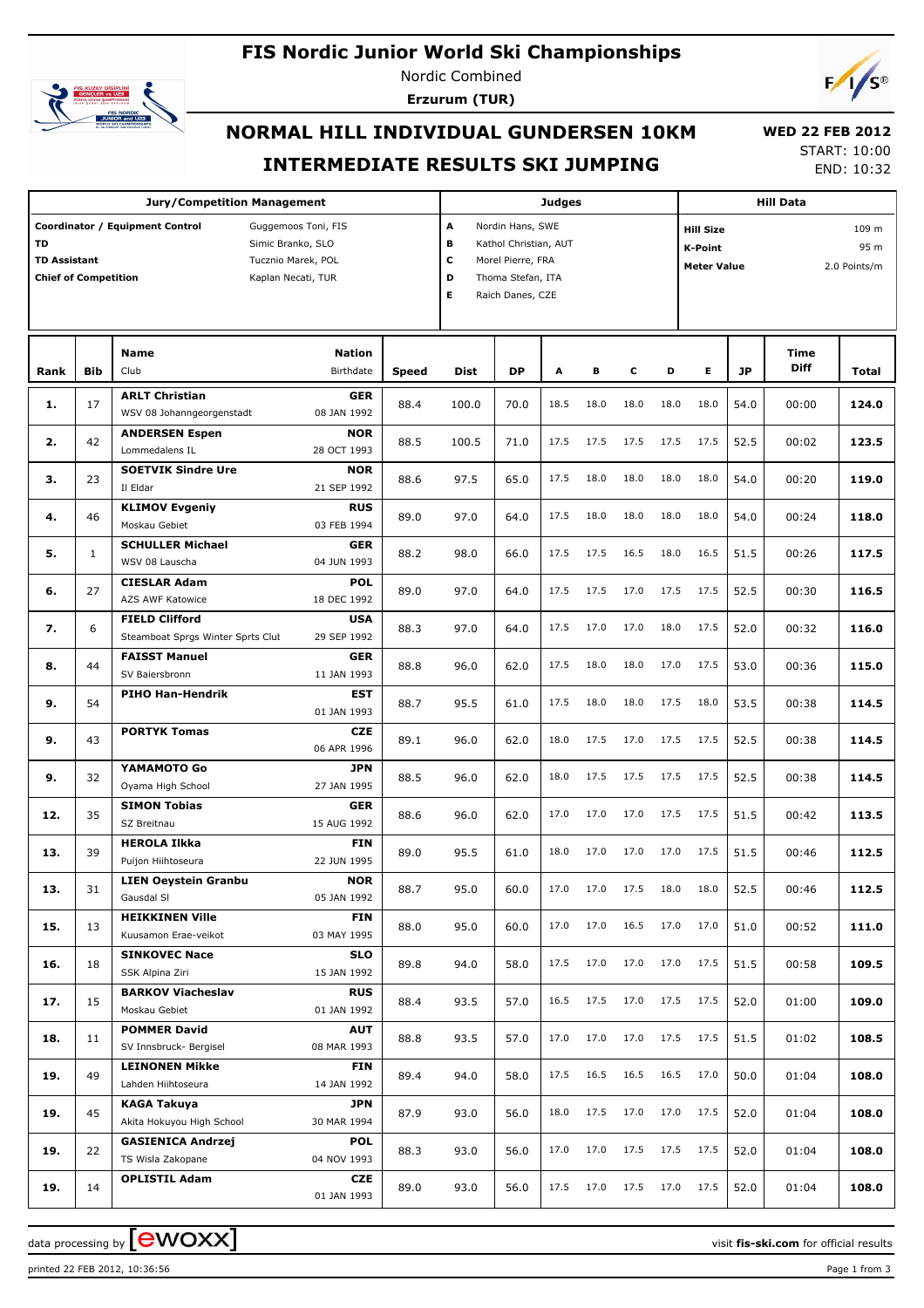# **FIS Nordic Junior World Ski Championships**



Nordic Combined **Erzurum (TUR)**



## **NORMAL HILL INDIVIDUAL GUNDERSEN 10KM**

#### **WED 22 FEB 2012** START: 10:00

### **INTERMEDIATE RESULTS SKI JUMPING**

END: 10:32

| Rank | <b>Bib</b>     | <b>Name</b><br>Club                  | Nation<br>Birthdate       | <b>Speed</b> | Dist | <b>DP</b> | A    | в    | c    | D    | E.   | <b>JP</b> | Time<br>Diff                                                                                                                                                                                                | Total |
|------|----------------|--------------------------------------|---------------------------|--------------|------|-----------|------|------|------|------|------|-----------|-------------------------------------------------------------------------------------------------------------------------------------------------------------------------------------------------------------|-------|
|      |                | <b>FAWER Sven</b>                    | SUI                       |              |      |           |      |      |      |      |      |           |                                                                                                                                                                                                             |       |
| 23.  | 50             | Les Diablerets                       | 11 MAR 1993               | 88.8         | 93.0 | 56.0      | 17.0 | 17.5 | 17.0 | 17.5 | 16.5 | 51.5      | 01:06                                                                                                                                                                                                       | 107.5 |
|      |                | <b>SEIDL Mario</b>                   | <b>AUT</b>                |              |      |           |      |      |      |      |      |           |                                                                                                                                                                                                             |       |
| 24.  | 28             | TSU St. Veit                         | 08 DEC 1992               | 88.1         | 92.5 | 55.0      | 16.5 | 17.5 | 17.5 | 17.0 | 17.0 | 51.5      | 01:10                                                                                                                                                                                                       | 106.5 |
|      |                | <b>BIELA Stanislaw</b>               | <b>POL</b>                |              |      |           |      |      |      |      |      |           |                                                                                                                                                                                                             |       |
| 24.  | 12             | UKS SOLTYSIANIE STARE BYSTRE         | 02 APR 1994               | 87.4         | 93.0 | 56.0      | 16.5 | 17.0 | 17.0 | 17.0 | 16.5 | 50.5      | 01:10                                                                                                                                                                                                       | 106.5 |
|      |                | <b>ZEMAN Martin</b>                  | CZE                       |              |      |           |      |      |      |      |      |           |                                                                                                                                                                                                             |       |
| 26.  | 30             |                                      | 01 JUL 1993               | 89.0         | 92.5 | 55.0      | 17.0 | 17.5 | 17.0 | 16.0 | 17.0 | 51.0      |                                                                                                                                                                                                             | 106.0 |
|      |                | <b>KALINICHENKO Vitaliy</b>          | <b>UKR</b>                |              |      |           |      |      |      |      |      |           |                                                                                                                                                                                                             |       |
| 27.  | 34             | Vorokhta Ski School                  | 09 AUG 1993               | 88.8         | 91.5 | 53.0      | 17.5 | 16.5 | 17.0 | 16.0 | 17.0 | 50.5      |                                                                                                                                                                                                             | 103.5 |
|      |                | <b>ORTER Philipp</b>                 | AUT                       |              |      |           |      |      |      |      |      |           |                                                                                                                                                                                                             |       |
| 28.  | 55             | SV Villach                           | 16 FEB 1994               | 88.8         | 90.5 | 51.0      | 17.5 | 17.0 | 17.5 | 17.0 | 17.5 | 52.0      |                                                                                                                                                                                                             | 103.0 |
|      |                | <b>RUNGGALDIER Mattia</b>            | ITA                       |              |      |           |      |      |      |      |      |           |                                                                                                                                                                                                             |       |
| 29.  | 20             | G.S. FIAMME GIALLE                   | 03 MAY 1992               | 88.9         | 91.0 | 52.0      | 16.5 | 16.5 | 17.0 | 16.5 | 17.0 | 50.0      |                                                                                                                                                                                                             | 102.0 |
|      |                | <b>PASICHNYK Viktor</b>              | <b>UKR</b>                |              |      |           |      |      |      |      |      |           | 01:12<br>01:22<br>01:24<br>01:28<br>01:32<br>01:34<br>01:34<br>01:34<br>01:34<br>01:38<br>01:42<br>01:52<br>01:56<br>01:56<br>02:04<br>02:06<br>02:06<br>02:18<br>02:18<br>02:20<br>02:24<br>02:26<br>02:28 |       |
| 30.  | 41             | Kremenets ski school                 | 02 NOV 1992               | 89.2         | 91.0 | 52.0      | 16.5 | 16.0 | 16.5 | 16.5 | 16.0 | 49.0      |                                                                                                                                                                                                             | 101.0 |
|      |                | <b>LYNCH Erik</b>                    | <b>USA</b>                |              |      |           |      |      |      |      |      |           |                                                                                                                                                                                                             |       |
| 31.  | 48             | Steamboat Sprgs Winter Sprts Clut    | 09 JUN 1994               | 88.5         | 90.5 | 51.0      | 16.5 | 16.5 | 16.5 | 16.5 | 16.5 | 49.5      |                                                                                                                                                                                                             | 100.5 |
|      |                | <b>BUFFARD Hugo</b>                  | FRA                       |              |      |           |      |      |      |      |      |           |                                                                                                                                                                                                             |       |
| 31.  | 40             | Les Rousses                          | 12 JUL 1994               | 88.2         | 90.0 | 50.0      | 17.0 | 16.5 | 17.0 | 17.0 | 16.5 | 50.5      |                                                                                                                                                                                                             | 100.5 |
| 31.  |                | <b>MAIERHOFER Manuel</b>             | ITA                       | 88.9         | 90.5 | 51.0      | 16.5 | 17.0 | 16.5 | 16.5 | 16.5 | 49.5      |                                                                                                                                                                                                             | 100.5 |
|      | 33             | S. C. Gardena                        | 17 DEC 1992               |              |      |           |      |      |      |      |      |           |                                                                                                                                                                                                             |       |
| 31.  | 10             | <b>AALANDER Arttu</b>                | FIN                       | 87.7         | 91.0 | 52.0      | 16.5 | 16.0 | 16.5 | 16.0 | 16.0 | 48.5      |                                                                                                                                                                                                             | 100.5 |
|      |                | Jyvaeskylaen Hiihtoseura             | 13 MAR 1994               |              |      |           |      |      |      |      |      |           |                                                                                                                                                                                                             |       |
| 35.  | 36             | <b>GUBIN Alexey</b>                  | <b>RUS</b>                | 88.8         | 90.5 | 51.0      | 16.0 | 16.0 | 16.5 | 16.5 | 16.0 | 48.5      |                                                                                                                                                                                                             | 99.5  |
|      |                | Moskau Gebiet                        | 05 SEP 1992               |              |      |           |      |      |      |      |      |           |                                                                                                                                                                                                             |       |
| 36.  | 21             | <b>LOOMIS Adam</b>                   | <b>USA</b>                | 88.6         | 89.5 | 49.0      | 16.5 | 16.5 | 16.5 | 16.5 | 17.0 | 49.5      |                                                                                                                                                                                                             | 98.5  |
|      |                | Steamboat Sprgs Winter Sprts Clut    | 19 MAR 1992               |              |      |           |      |      |      |      |      |           |                                                                                                                                                                                                             |       |
| 37.  | 52             | <b>COSTA Samuel</b>                  | ITA                       | 88.9         | 88.0 | 46.0      | 17.0 | 16.5 | 16.5 | 16.0 | 17.5 | 50.0      |                                                                                                                                                                                                             | 96.0  |
|      |                | G.S. FIAMME ORO                      | 30 NOV 1992               |              |      |           |      |      |      |      |      |           |                                                                                                                                                                                                             |       |
| 38.  | 29             | <b>KIRCHHOFER Jan</b>                | SUI                       | 88.3         | 87.5 | 45.0      | 17.5 | 17.0 | 16.5 | 16.0 | 16.5 | 50.0      |                                                                                                                                                                                                             | 95.0  |
|      |                | <b>SC Kriens</b>                     | 18 SEP 1995               |              |      |           |      |      |      |      |      |           |                                                                                                                                                                                                             |       |
| 38.  | 26             | <b>BRANDNER Alexander</b>            | <b>AUT</b>                | 88.2         | 87.5 | 45.0      | 17.0 | 16.5 | 16.5 | 16.5 | 17.0 | 50.0      |                                                                                                                                                                                                             | 95.0  |
|      |                | SC Bischofshofen                     | 06 SEP 1992               |              |      |           |      |      |      |      |      |           |                                                                                                                                                                                                             |       |
| 40.  | 51             | <b>HANNON Theo</b>                   | <b>FRA</b>                | 88.3         | 87.5 | 45.0      | 15.0 | 16.0 | 16.0 | 16.0 | 16.5 | 48.0      |                                                                                                                                                                                                             | 93.0  |
|      |                | Bois d Amont                         | 04 JUN 1993               |              |      |           |      |      |      |      |      |           |                                                                                                                                                                                                             |       |
| 41.  | 53             | <b>MAVC Borut</b>                    | <b>SLO</b>                | 87.0         | 87.0 | 44.0      | 16.0 | 17.0 | 16.5 | 16.0 | 16.0 | 48.5      |                                                                                                                                                                                                             | 92.5  |
|      |                | SSK Ljubno BTC                       | 07 MAR 1994               |              |      |           |      |      |      |      |      |           |                                                                                                                                                                                                             |       |
| 41.  | 8              | <b>MASTIEV Samir</b><br>Ekaterinburg | <b>RUS</b><br>13 JAN 1993 | 88.9         | 86.5 | 43.0      | 16.5 | 16.0 | 16.5 | 16.5 | 16.5 | 49.5      |                                                                                                                                                                                                             | 92.5  |
|      |                | <b>SLOWIOK Pawel</b>                 |                           |              |      |           |      |      |      |      |      |           |                                                                                                                                                                                                             |       |
| 43.  | 47             | AZS AWF Katowice                     | <b>POL</b><br>31 MAR 1992 | 88.0         | 85.0 | 40.0      | 16.5 | 16.5 | 16.5 | 17.0 | 16.5 | 49.5      |                                                                                                                                                                                                             | 89.5  |
|      |                | <b>MAH Nathaniel</b>                 | <b>CAN</b>                |              |      |           |      |      |      |      |      |           |                                                                                                                                                                                                             |       |
| 43.  | $\overline{2}$ | Altius Nordic ski club               | 08 SEP 1995               | 87.1         | 85.0 | 40.0      | 16.5 | 16.5 | 16.5 | 17.0 | 16.5 | 49.5      |                                                                                                                                                                                                             | 89.5  |
|      |                | <b>WARD Michael</b>                  | <b>USA</b>                |              |      |           |      |      |      |      |      |           |                                                                                                                                                                                                             |       |
| 45.  | 37             | Steamboat Sprgs Winter Sprts Clut    | 23 DEC 1992               | 89.1         | 85.0 | 40.0      | 16.0 | 16.5 | 16.5 | 16.0 | 16.5 | 49.0      |                                                                                                                                                                                                             | 89.0  |
|      |                | <b>TILLER Simen</b>                  | <b>NOR</b>                |              |      |           |      |      |      |      |      |           |                                                                                                                                                                                                             |       |
| 46.  | 5              | Moelven                              | 26 NOV 1995               | 87.5         | 84.5 | 39.0      | 17.0 | 16.0 | 16.0 | 16.0 | 17.0 | 49.0      |                                                                                                                                                                                                             | 88.0  |
|      |                | <b>TOMIO Roberto</b>                 | ITA                       |              |      |           |      |      |      |      |      |           |                                                                                                                                                                                                             |       |
| 47.  | 3              | U.S. Dolomitica                      | 26 OCT 1992               | 87.7         | 84.5 | 39.0      | 16.0 | 16.5 | 16.0 | 16.0 | 16.5 | 48.5      |                                                                                                                                                                                                             | 87.5  |
|      |                | <b>WATANABE Takehiro</b>             | JPN                       |              |      |           |      |      |      |      |      |           |                                                                                                                                                                                                             |       |
| 48.  | 25             | Inawashiro High School               | 13 JUL 1993               | 87.2         | 84.0 | 38.0      | 16.0 | 16.0 | 16.5 | 16.5 | 16.5 | 49.0      |                                                                                                                                                                                                             | 87.0  |

printed 22 FEB 2012, 10:36:56 Page 2 from 3

data processing by **CWOXX**  $\blacksquare$  and  $\blacksquare$  and  $\blacksquare$  and  $\blacksquare$  and  $\blacksquare$  and  $\blacksquare$  and  $\blacksquare$  and  $\blacksquare$  and  $\blacksquare$  and  $\blacksquare$  and  $\blacksquare$  and  $\blacksquare$  and  $\blacksquare$  and  $\blacksquare$  and  $\blacksquare$  and  $\blacksquare$  and  $\blacksquare$  and  $\blacksquare$  a